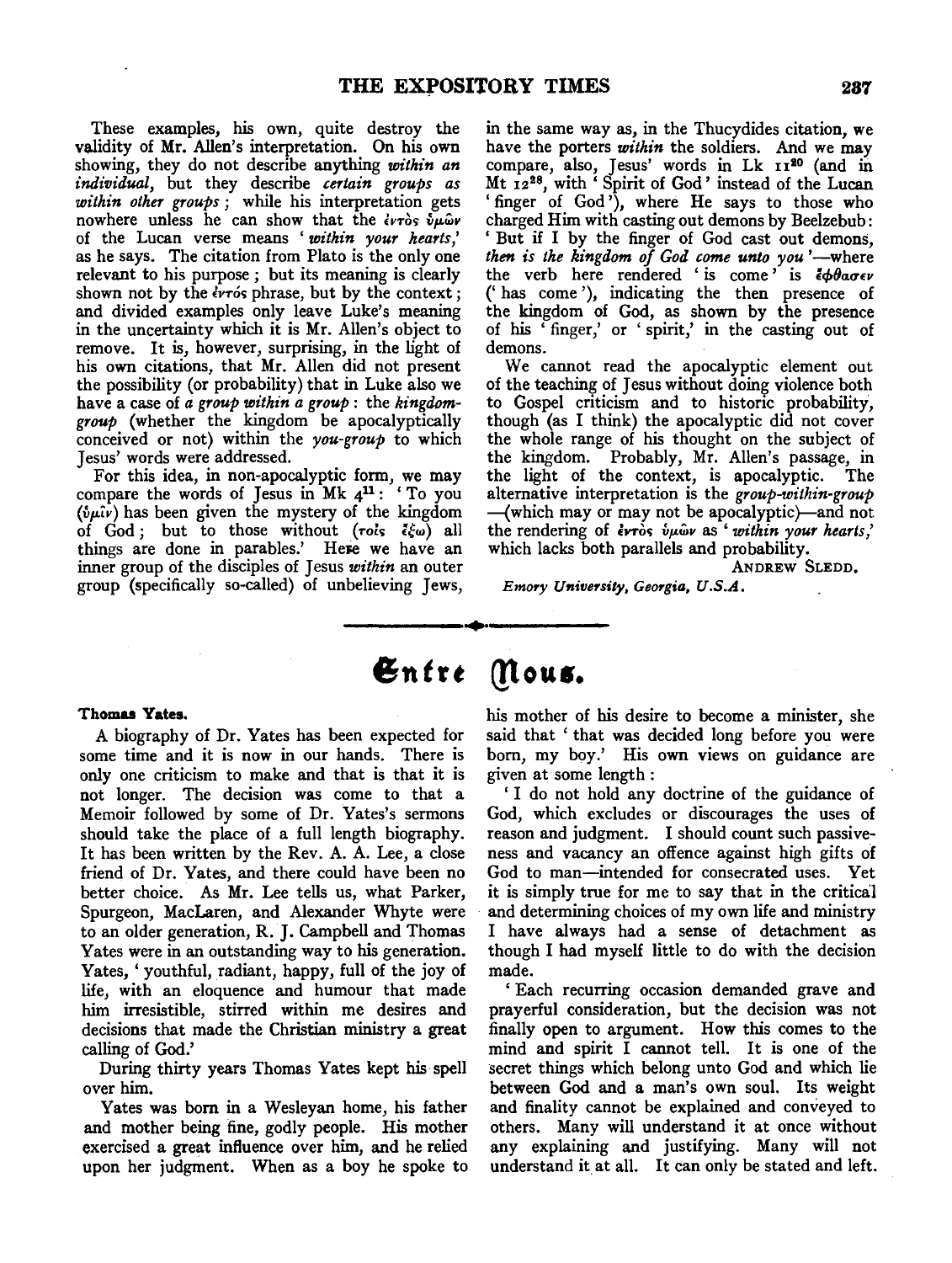' This was how I ever became a minister of the Gospel and the Church at all. It is a wonder to me still, to reflect that I do not remember a time when I was not aware that this was what I was to be. I knew it even in and through some years of resentment and revolt. I knew it when I perversely fought it. The storm of revolt fell away and in the calm the thing was still there as it had been always. My roots were somehow twined inextricably about this vocation. I can only think that God had to do with it all before I was born.

' I know well that there are most faithful ministries which have never had behind them this sense of unescapable compulsion. But I am glad that it has been so with me, because I have needed it for anchorage. I have needed often to go back and make sure of these old and secure moorings.'

Born in a Wesleyan home, it was natural that Yates should pass into the Wesleyan ministry. After his theological course at Didsbury, where he was much influenced by Dr. J. H. Moulton, he went to Belfast, where the great Grosvenor Methodist Rall was soon filled by thousands who listened to him eagerly morning and evening. But there was something in the itinerant ministry which he shrank from. The spirit of Congregationalism suited him better, and he accepted a call to Clifton Park Church in Belfast. After Belfast there came several years in Liverpool, and then twenty-one years' ministry at Kensington. This was followed in tum by a few years of collaboration with Dr. J. D. Jones at ;Bournemouth. But London had cast its spell on him and he went back again, this time to St. Aubyn's Church, Norwood.

The Memoir contains a number of tributes from Dr. Yates's friends—he had a genius for friendship. .Generous, sincere, natural, full of humour, and a :brilliant talker, how could it have been otherwise? .One writes that in his Norwood days Dr. Yates took him to the ' Cheshire Cheese ' that ' I might see the room where the great Dr. Samuel Johnson, Oliver Goldsmith, Sir Joshua Reynolds and others were wont to meet for conversation. Turning ·to me in that room, he said : " Isn't it a pity ·we were born too late for converse with those men?" I felt then that Dr. Yates would have been " mightily at home " in that circle. He -would not have been the least brilliant talker in that company.'

In his preaching he made full use of his gifts. .1 Thomas Yates,' says Dr. A. C. Hill, 'preached with a display of talent and hallowed artistry which was hardly equalled and certainly not surpassed by any man then occupying a pulpit in Britain.' Sir Edward Russell, then editor of the *Liverpool Daily Post,* spoke of ' almost every sentence graced by some nice fruitfulness of expression.'

Dr. Yates contributed, always with willingness, for that was characteristic of him, not a few sermons to this magazine, so that it is hardly necessary to attempt here any description of his matter and style. And yet a number of interesting points are made in the Memoir that we would fain allude to. One friend asked Dr. Yates how he had cultivated his pulpit style, and he replied that for years he had given his days and nights to the study of Edmund Burke's speeches. Dr. Yates delighted in the epigram and the polished phrase and created many phrases-' Reveal to us the treasures of the trodden ways.' ' Save us from being unfulfilled prophecies I '

He had man's doubts and difficulties much in his mind in his preaching and ' running through all his sermons there was a great and positive Gospel.'

The sub-title of the Memoir is *A Happy Warrior,*  taken from Dr. J. D. Jones's tribute to him. (Independent Press; 5s. net.)

He was deeply Christian-but not a gloomy Christian. The joy of the Lord was his strength. When I think of him-this consecrated man, who was yet so full of gaiety and fun-these lines of Wordsworth come back to mind :

This is the happy Warrior ; this is He That every Man in arms should wish to be.'

## Beauty.

In *The British Weekly* Ilico's subject this week is Beauty. We take the liberty of quoting one paragraph:

' How elusive is this thing that we call Beauty ! It is not in me, and it is not in things, and I think it cannot be in any ultimate relation between me and things; for things are always created, limited, changing, imperfect things, and Beauty brings with her the suggestion, the very breath, of the infinite and eternal and all that things are not. I put it to you that the handiwork of God is like a code through which He speaks to us. Beauty is not in us nor ultimately in the code, but in the message, infinite, beyond words, that it conveys. The winter morning is not a sacrament, but sacramental ; as the apostle says, it "declares His eternal power and Godhead." Beauty is a private, secret word, never quite the same, I think, to any two of us ; it is strictly personal; it is not *in* things, but *through* things ; it is the Eternal brought to us in the vessel of the transient.'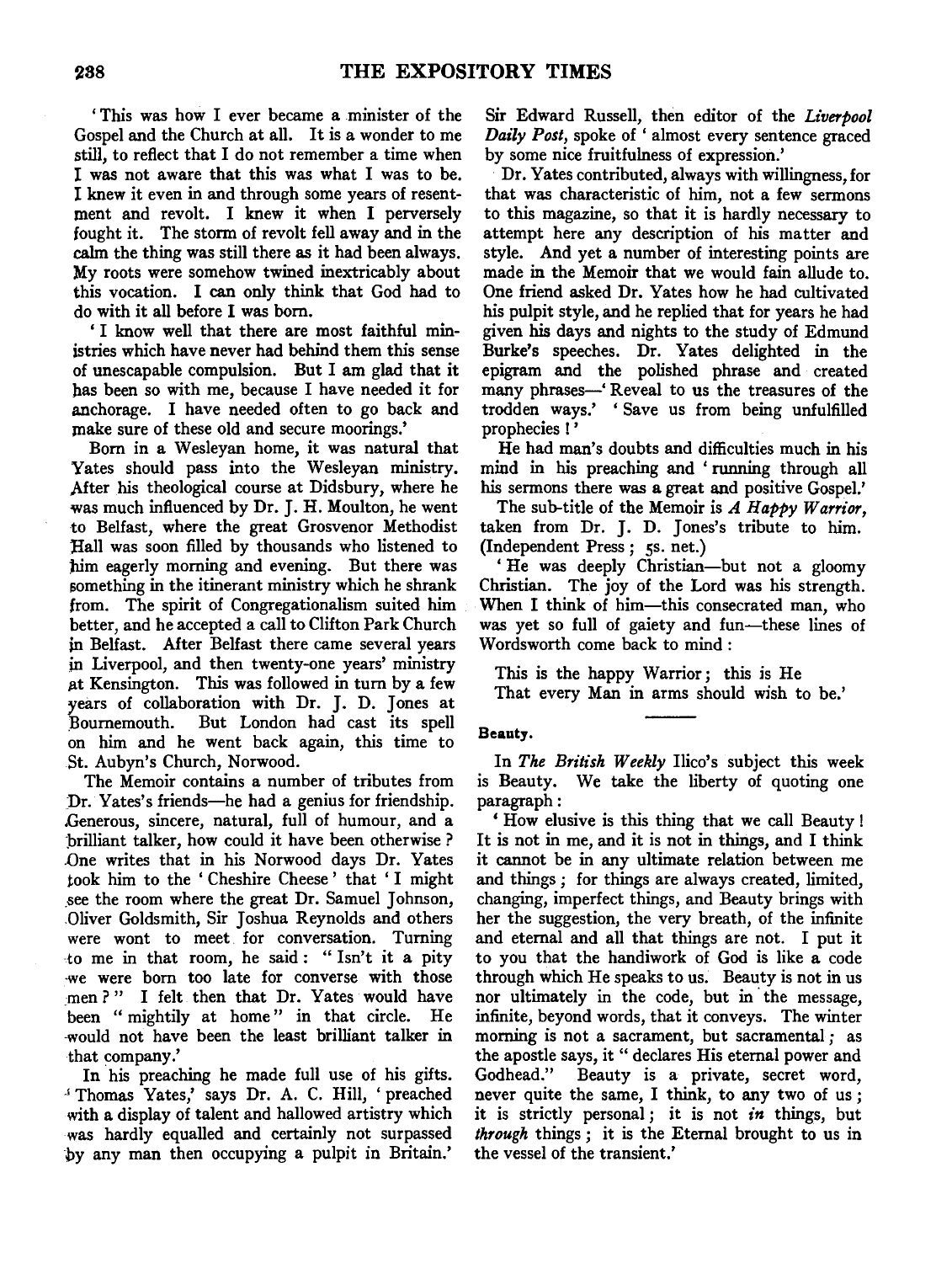### **Religious Teaching in the Universities.**

Sir Charles Grant Robertson, speaking on 2nd January at a meeting organized by the Institute of Christian Education, pleaded for specialized religious training in all Universities, and also religious teaching as part of the general culture of a University course. He put forward the following practical proposals:

. 1. Every University should have a Faculty of Theology (interdenominational). This would provide an official recognition of the subject which -would be of immense importance, and would have ·an indirect leavening effect on all other subjects.

2. Since elementary instruction in any subject ·is not the function of the University, the roots of :the difficulty lie in the teaching of religion in the schools: when this is put right there will be an .increasing demand to continue in the Universities what has been begun in the schools.

· 3. In every Faculty of Arts there ought to be adequate facilities for an undergraduate to combine, if he wishes, Biblical studies with other subjects of bis course, and this would involve the provision of trained teachers.

4. The prevailing attitude concerning the importance of religious studies must be altered, that is to say, a demand must be created before the 'Universities can be expected to supply teaching in the subject. This implies the necessity to convince **A** sceptical and indifferent generation that religion js an essential element in any education worth the pame.

*5.* There ought to be some centre in every Univer- ~ty for undergraduate voluntary religious activity, such as that supplied by the Student Christian Movement.

It is easy enough to make a depressing analysis of the situation, but there is surely one very encouraging feature. The intellectual and moral .anarchy of the post-war period has spent its force. In the battering chaos of the world to-day there is increasing recognition that the confident secular answers to the perplexities of life are not really ,answers at all. The forces of the Time-Spirit can be brought to the side of religion, and in that movement the Universities, if we choose, can play a .decisive part.

## " A.ad the mirare shall become **a** pool.'

Dr. Herbert H. Farmer has contributed one of ~s suggestive studies to *The Christian World* of ;12th January. And this is his chosen text.

'There are mirages whieh become pools of water, and there are mirages which do not become pools of water, but fade into the heat and sterility of the desert. The mirages which become pools of water, the illusions which are fruitful and enriching, are for those who, in the prophet's words, are treading the highway, that highway over which the uncleando not pass.

' Turning to the sphere of the specifically Christian life, many illustrations spring to the mind. It is illuminating, for example, to study the mirages of the first followers of Jesus Christ in New Testament days. Thus it was thought at first that Christ required of them the strict observance of the Jewish law. Only on that basis could they conceive Him as the heaven-sent Saviour, could they adore Him. It was mirage, of course, but because there was a certain right relationship of their minds to Christ it was a mirage which became a pool. It served them .in their Christian life in a number of ways. It gave the new movement time to grow and become strong before it was called upon to meet the challenge of the Jewish persecution ; it established at the heart of the Christian tradition a deep sense of moral order and obligation which guarded it from the danger. of ever becoming a merely enthusiastic and selfcultivating pietism ; above all, it taught those who at length were freed from it a much deeper understanding of what the gospel essentially is and how irreconcilably opposed it is to all mere legalism. Perhaps only those can understand grace who have sought with all their heart to be legally righteous before God. For them the mirage does indeed become a wonderful pool of truth. Yet there were those for whom it never became a pool. The Judaizing party in the Early Church, as Paul's epistles show, remained a disturbing factor for many years. Perhaps we may infer from the fact that they made themselves such a nuisance to the Apostle that they were rather unpleasantly self-assertive people, and in that see a hint of the reason why they never moved forward to a truer understanding of the gospel of Christ.

'There must be few people who have achieved anything approaching a mature prayer-life, who have not at some time rested on wrong ideas about the ways of God's providence; later they have come to a truer understanding of those ways, in some measure through the discipline of the prayer-life itself. Yet they would probably never have started to pray at all, still less continued in prayer, had they not at first believed these things which they now reject.